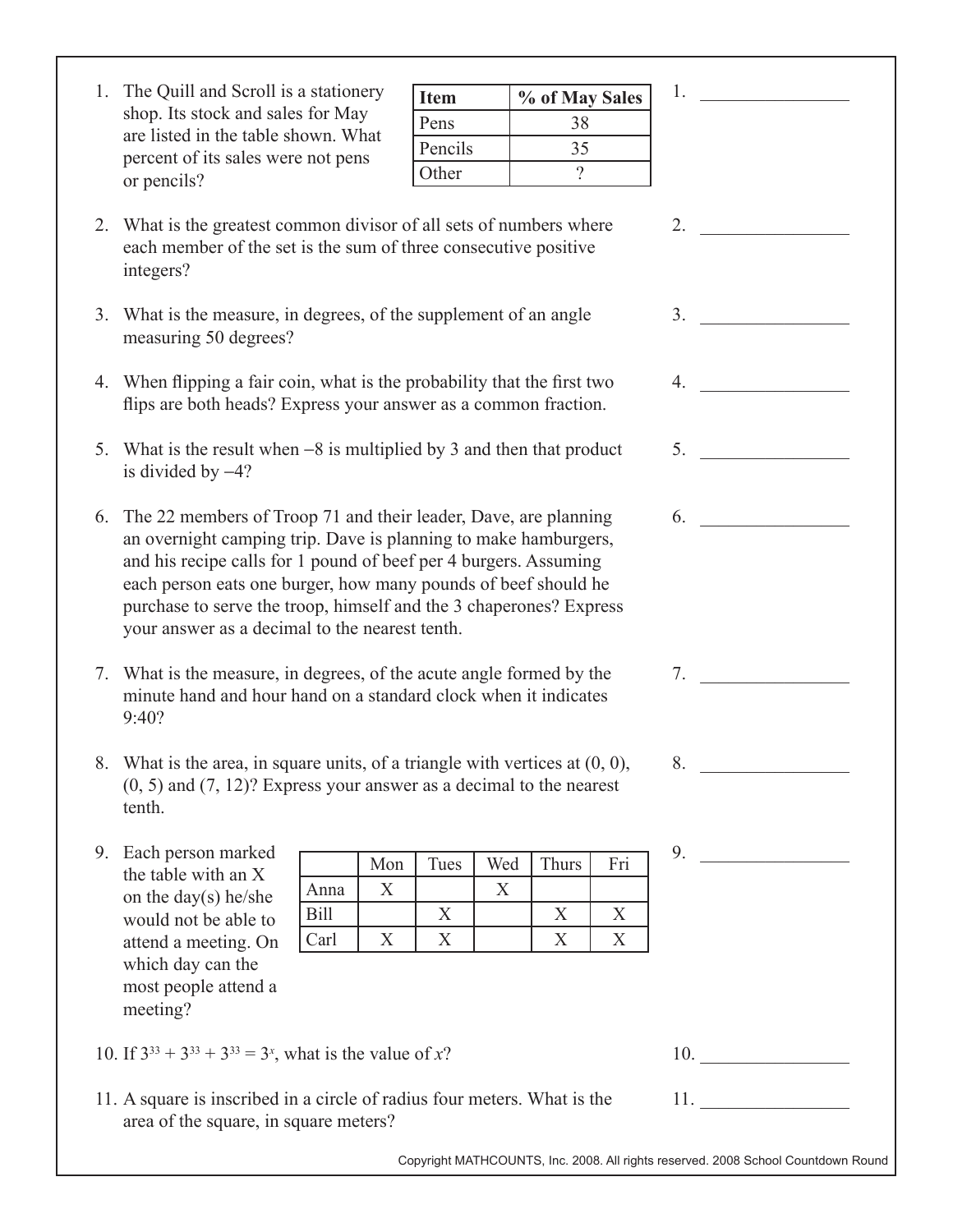| 12. Students in the 2nd grade at West ES<br>were asked how many minutes they<br>20<br>40<br>60<br>80<br>spent doing homework last night. The<br>$\overline{0}$<br>data is displayed in this box-and-whisker<br>plot. What is the range of the data, in minutes? | 12.                        |
|-----------------------------------------------------------------------------------------------------------------------------------------------------------------------------------------------------------------------------------------------------------------|----------------------------|
| 13. What is the remainder when the product of the 5 smallest prime<br>numbers is divided by 42?                                                                                                                                                                 | 13.                        |
| 14. Four congruent circular discs each with a 1-meter<br>diameter are held tightly together by a thin band, as<br>shown. How long is the band, in meters? Express<br>your answer to the nearest whole number.                                                   | 14.                        |
| 15. What is the product of the solutions of the equation<br>$-35 = -x^2 - 2x?$                                                                                                                                                                                  | 15. $\qquad \qquad \qquad$ |
| 16. The diameter of a circle is increased so that the circumference<br>increases by 70%. By what percent does the area increase?                                                                                                                                | 16.                        |
| 17. What is the remainder when 2007 is divided by 81?                                                                                                                                                                                                           | 17.                        |
| 18. A computer screen will fit 9 icons in each column and can fit<br>12 columns of icons. How many total icons can fit on the screen?                                                                                                                           | 18. $\qquad \qquad$        |
| 19. What is the smallest possible perimeter, in units, of a triangle<br>whose side-length measures are consecutive integer values?                                                                                                                              | 19.                        |
| 20. What is the greatest number of Sundays that can occur in the<br>first 49 days of a year?                                                                                                                                                                    | 20.                        |
| 21. What is 50% of 200% of 10?                                                                                                                                                                                                                                  |                            |
| 22. In an election, 1,200 total votes were cast for the 3 candidates.<br>The second-place candidate received 125 fewer votes than the<br>winner and 200 votes more than the third-place candidate. How<br>many votes did the winner receive?                    | 22.                        |
| 40%<br>7 days<br>23. The table shows the number of days per<br>5-6 days<br>30%<br>week households eat their dinner together.<br>What percent of households eat their dinner<br>1-4 days<br>20%<br>together at least once a week?<br>10%<br>$0$ days             | 23.                        |
| 24. The length of the median to the hypotenuse of an isosceles, right<br>triangle is 10 units. What is the length of a leg of the triangle, in<br>units? Express your answer in simplest radical form.                                                          | 24.                        |

Copyright MATHCOUNTS, Inc. 2007. All rights reserved. 2008 School Countdown Round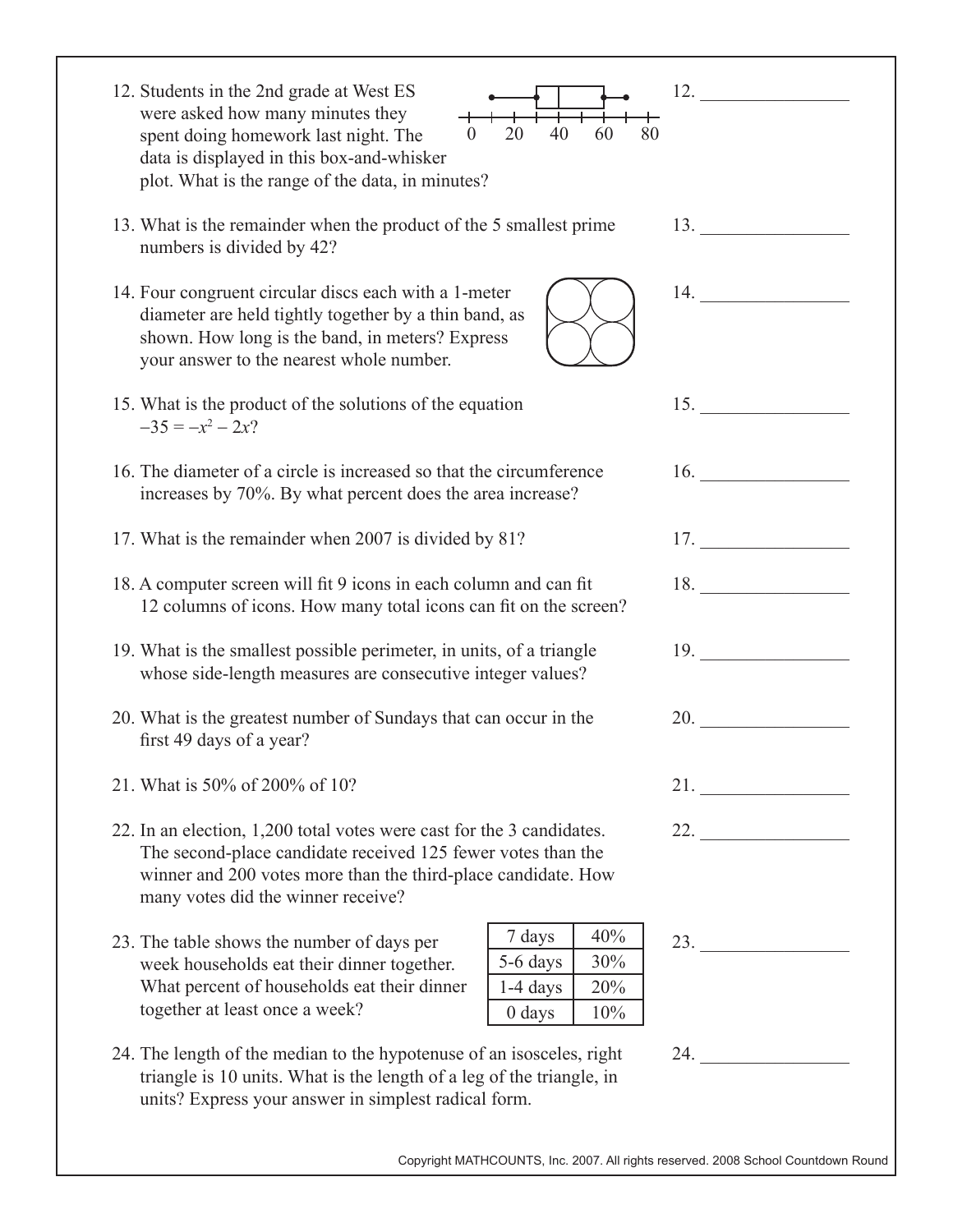| 25. If 60 miles per hour is 88 feet per second, how many feet<br>per second is 66 miles per hour? Express your answer as a<br>decimal to the nearest tenth.                                                                                                                                                                                                                                                                                                                                                           | 25. $\qquad \qquad$                                                                                                                                                                                                                 |
|-----------------------------------------------------------------------------------------------------------------------------------------------------------------------------------------------------------------------------------------------------------------------------------------------------------------------------------------------------------------------------------------------------------------------------------------------------------------------------------------------------------------------|-------------------------------------------------------------------------------------------------------------------------------------------------------------------------------------------------------------------------------------|
| 26. February 1, 2008, is a Friday. The last Friday of February<br>2008 will be February $x$ , 2008. If 2008 is a leap year, what is<br>the value of $x$ ?                                                                                                                                                                                                                                                                                                                                                             | <b>26.</b> The contract of the contract of the contract of the contract of the contract of the contract of the contract of the contract of the contract of the contract of the contract of the contract of the contract of the cont |
| 27. What is the radius, in inches, of a right circular cylinder if its<br>lateral surface area is 3.5 square inches and its volume is<br>3.5 cubic inches?                                                                                                                                                                                                                                                                                                                                                            | 27.                                                                                                                                                                                                                                 |
| 20'<br>28. In Perfectville, the streets are all 20 feet wide<br>Н<br>and the blocks they enclose are all squares<br>I20'<br>400'<br>of side length 400 feet, as shown. Sarah runs<br>around the block on the 400-foot side of the<br>400 <sup>4</sup><br>street, while Sam runs on the opposite side of<br>the street. How many more feet than Sarah does<br>Sam run for every lap around the block?                                                                                                                  | 28.                                                                                                                                                                                                                                 |
| 29. What is the value of 123,123 divided by 1001?                                                                                                                                                                                                                                                                                                                                                                                                                                                                     | 29.                                                                                                                                                                                                                                 |
| 30. A rectangular array of chairs is an arrangement of the chairs<br>in rows and columns such that each row contains the same<br>number of chairs as every other row and each column<br>contains the same number of chairs as every other column.<br>If there must be at least two chairs in every row and column<br>and all of the chairs in the room must be included, how many<br>arrays are possible in a classroom containing 36 chairs? Note<br>that 12 rows of 3 chairs is different from 3 rows of 12 chairs. | <b>30.</b> The same state of $\sim$                                                                                                                                                                                                 |
| 31. A circle is circumscribed about an equilateral triangle with<br>side lengths of 9 units each. What is the area of the circle, in<br>square units? Express your answer in terms of $\pi$ .                                                                                                                                                                                                                                                                                                                         | 31.                                                                                                                                                                                                                                 |
| 32. Ellen baked 2 dozen cupcakes of which half contained<br>chocolate, two-thirds contained raisins, one-fourth contained<br>chocolate chips and one-sixth contained nuts. What is the<br>largest possible number of cupcakes that had none of these<br>ingredients?                                                                                                                                                                                                                                                  | $\begin{array}{c}\n 32. \ \end{array}$                                                                                                                                                                                              |
| 33. How many integers are in the solution set of $ x - 2  \le 5.6$ ?                                                                                                                                                                                                                                                                                                                                                                                                                                                  |                                                                                                                                                                                                                                     |
| 34. A right triangle has two sides of length 6 units each. What is<br>the area of the triangle, in square units?                                                                                                                                                                                                                                                                                                                                                                                                      | $34.$                                                                                                                                                                                                                               |
|                                                                                                                                                                                                                                                                                                                                                                                                                                                                                                                       |                                                                                                                                                                                                                                     |

Copyright MATHCOUNTS, Inc. 2008. All rights reserved. 2008 School Countdown Round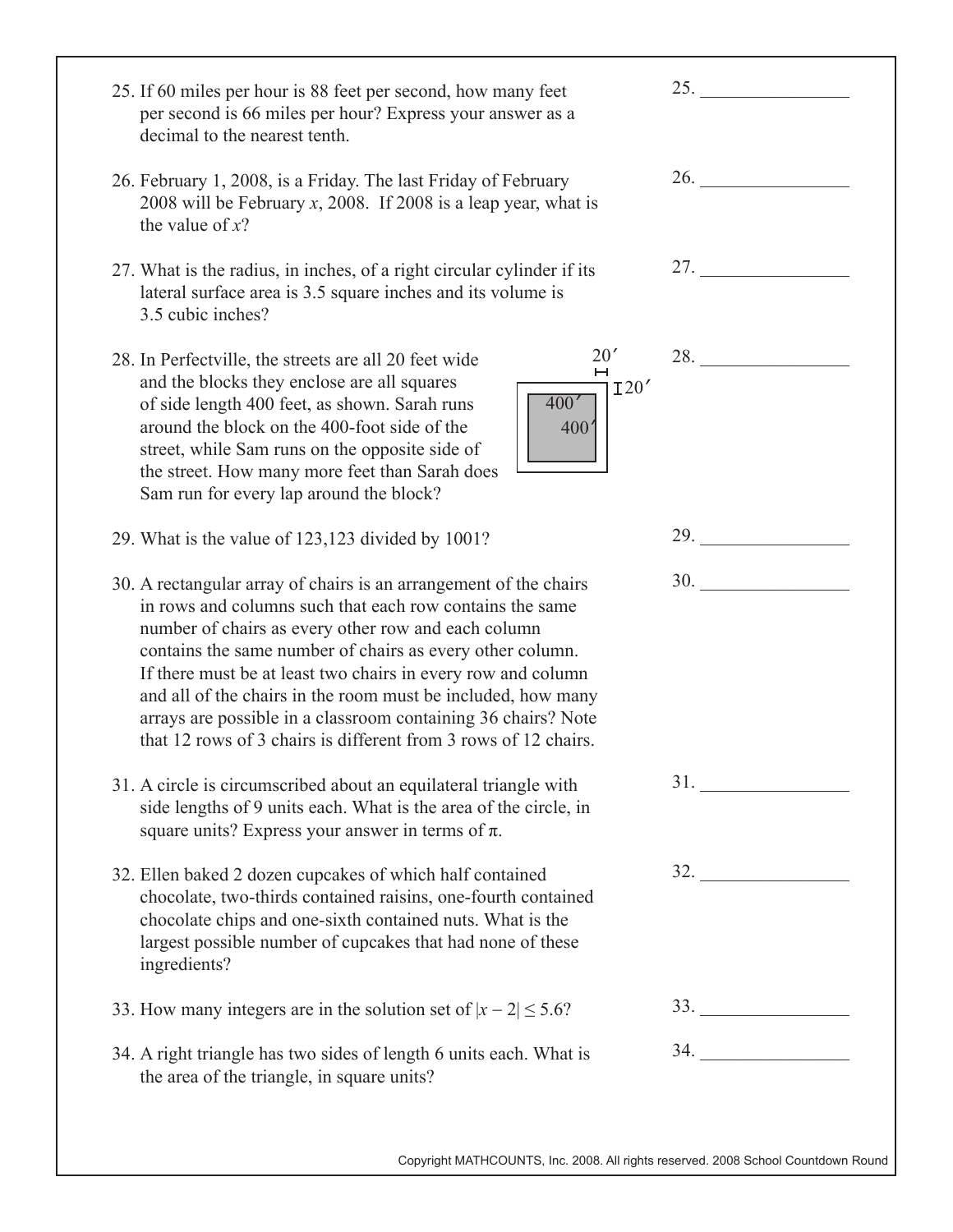| 35. If 5 lunks can be traded for 3 kunks, and 2 kunks will buy<br>4 apples, how many lunks are needed to purchase one dozen<br>apples?                                                                                                                                                                                           | 35. |
|----------------------------------------------------------------------------------------------------------------------------------------------------------------------------------------------------------------------------------------------------------------------------------------------------------------------------------|-----|
| 36. What is the value of x for which $(8 - x)^2 = x^2$ ?                                                                                                                                                                                                                                                                         | 36. |
| 37. An arc of 55 degrees on circle A has the same length as an arc of<br>40 degrees on circle B. What is the ratio of the area of circle A to<br>the area of circle B? Express your answer as a common fraction.                                                                                                                 | 37. |
| 38. Sally has 624 quarters in her piggy bank. In dollars, how much<br>money is this?                                                                                                                                                                                                                                             | 38. |
| 39. Approximately 70% of the earth's surface is covered with water.<br>Twenty-five percent of the remaining surface is green space.<br>What percent of the earth's surface is not covered with water and<br>is not green space? Express your answer to the nearest tenth.                                                        | 39. |
| 40. What is the value of x in the equation $(17^6 - 17^5) \div 16 = 17^x$ ?                                                                                                                                                                                                                                                      | 40. |
| 41. A 4-foot by 8-foot rectangular piece of plywood will be cut into<br>4 congruent rectangles with no wood left over and no wood lost<br>due to the cuts. What is the positive difference, in feet, between<br>the greatest possible perimeter of a single-cut piece and the least<br>possible perimeter of a single-cut piece? | 41. |
| 42. The graph of the line $x + y = b$ is a perpendicular bisector of the<br>line segment from $(1, 3)$ to $(5, 7)$ . What is the value of b?                                                                                                                                                                                     | 42. |
| 43. How many integers between 100 and 150 have three different<br>digits in increasing order? One such integer is 147.                                                                                                                                                                                                           | 43. |
| 44. One hundred people were surveyed. Of these, 87 indicated they<br>liked Mozart and 70 indicated they liked Bach. What is the<br>minimum number of people surveyed who could have said they<br>liked both Mozart and Bach?                                                                                                     | 44. |
| 45. What is the total surface area, in square inches, of a cube with a<br>volume of 1 cubic foot?                                                                                                                                                                                                                                | 45. |
| 46. What is the probability that flipping a fair coin three times<br>produces fewer than two heads? Express your answer as a<br>common fraction.                                                                                                                                                                                 | 46. |
| 47. If Jimmy increases a number by 10%, and then decreases this<br>new value by 10%, what percent of the original number will the<br>final result be?                                                                                                                                                                            | 47. |
| Copyright MATHCOUNTS, Inc. 2007. All rights reserved. 2008 School Countdown Round                                                                                                                                                                                                                                                |     |